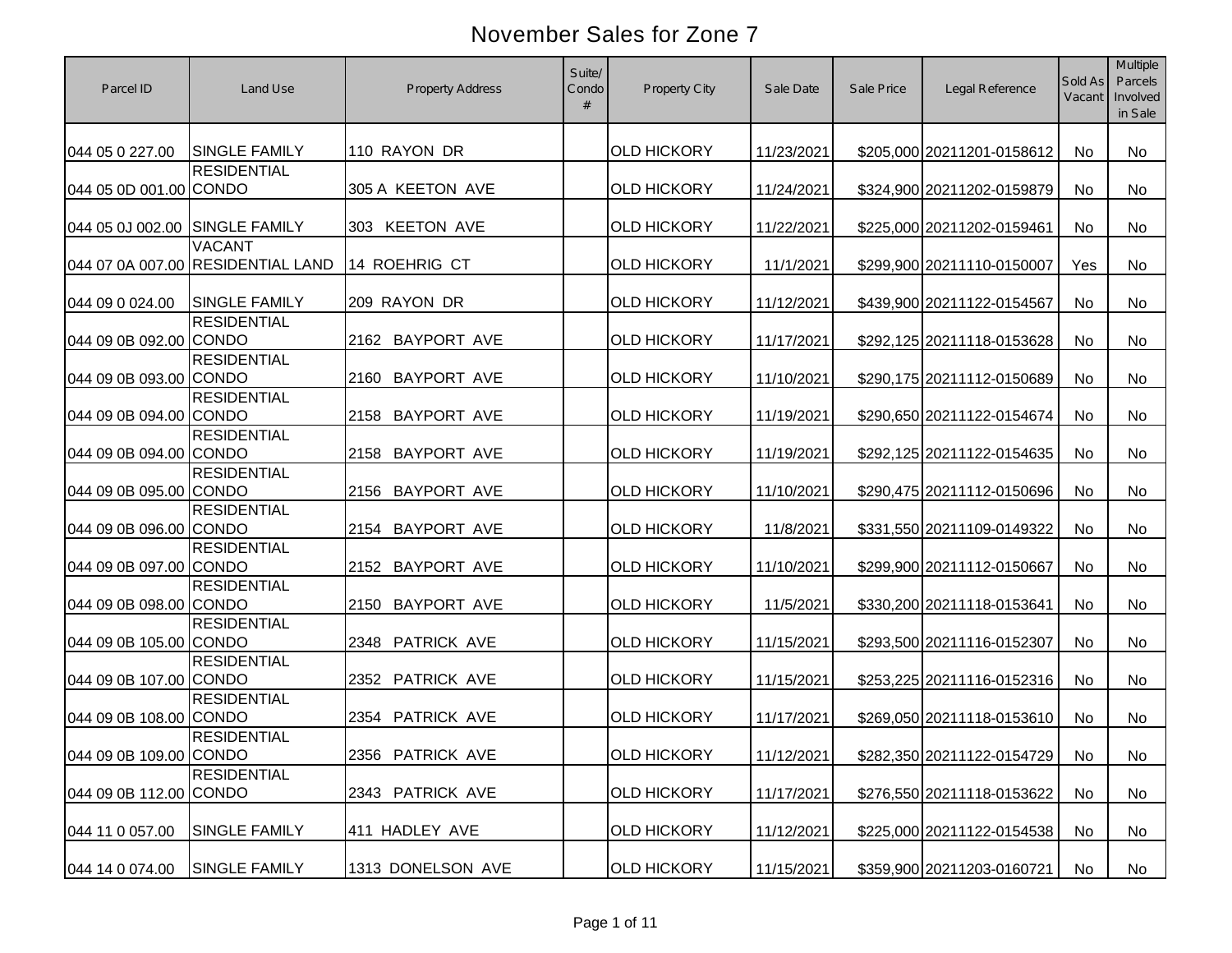| Parcel ID                      | Land Use                                 | <b>Property Address</b>  | Suite/<br>Condo<br># | Property City      | Sale Date  | Sale Price | Legal Reference              | Sold As<br>Vacant | Multiple<br>Parcels<br>Involved<br>in Sale |
|--------------------------------|------------------------------------------|--------------------------|----------------------|--------------------|------------|------------|------------------------------|-------------------|--------------------------------------------|
| 044 15 0 114.00                | <b>SINGLE FAMILY</b>                     | 915 DEBOW ST             |                      | <b>OLD HICKORY</b> | 11/30/2021 |            | \$185,000 20211203-0161068   | No                | <b>No</b>                                  |
| 044 15 0 237.00                | <b>SINGLE FAMILY</b>                     | 1005 BRYAN ST            |                      | <b>OLD HICKORY</b> | 11/23/2021 |            | \$175,000 20211201-0158769   | No                | No                                         |
| 044 15 0 347.00                | <b>SINGLE FAMILY</b>                     | 1000 BIRDSALL ST         |                      | <b>OLD HICKORY</b> | 11/15/2021 |            | \$385,000 20211124-0156030   | No                | No                                         |
| 044 15 0G 008.00 CONDO         | <b>RESIDENTIAL</b>                       | 1004 NINTH ST            | 7                    | <b>OLD HICKORY</b> | 11/12/2021 |            | \$315,000 20211202-0159376   | No                | No                                         |
| 052 13 0 035.00                | <b>SINGLE FAMILY</b>                     | 2517 MIAMI AVE           |                      | <b>NASHVILLE</b>   | 11/3/2021  |            | \$1,500,000 20211108-0149005 | <b>No</b>         | Yes                                        |
| 052 13 0 036.00                | <b>VACANT</b><br><b>RESIDENTIAL LAND</b> | 2513 MIAMI AVE           |                      | <b>NASHVILLE</b>   | 11/3/2021  |            | \$1,500,000 20211108-0149005 | Yes               | Yes                                        |
| 052 13 0 060.00                | <b>VACANT</b><br><b>RESIDENTIAL LAND</b> | 2113 WOODDALE LN         |                      | <b>NASHVILLE</b>   | 11/30/2021 |            | \$80,000 20211207-0162414    | Yes               | No                                         |
| 052 13 0 060.00                | <b>VACANT</b><br><b>RESIDENTIAL LAND</b> | 2113 WOODDALE LN         |                      | <b>NASHVILLE</b>   | 11/30/2021 |            | \$50,000 20211207-0162411    | Yes               | No                                         |
| 052 13 0A 009.00 DUPLEX        |                                          | 2721 PENN MEADE DR       |                      | <b>NASHVILLE</b>   | 11/22/2021 |            | \$470,000 20211207-0162162   | No                | No                                         |
| 052 13 0B 195.00 SINGLE FAMILY |                                          | 2814 PENN MEADE DR       |                      | <b>NASHVILLE</b>   | 11/20/2021 |            | \$331,000 20211201-0158821   | No                | No                                         |
| 052 13 0B 400.00 SINGLE FAMILY |                                          | 3192 PENN MEADE WAY      |                      | <b>NASHVILLE</b>   | 11/8/2021  |            | \$342,000 20211115-0151454   | No                | No                                         |
| 053 02 0 016.00                | <b>SINGLE FAMILY</b>                     | 1205 FULLER ST           |                      | <b>OLD HICKORY</b> | 11/1/2021  |            | \$251,800 20211105-0148479   | No                | No                                         |
| 053 03 0 053.00                | <b>SINGLE FAMILY</b>                     | 1208 CLARKE ST           |                      | <b>OLD HICKORY</b> | 11/12/2021 |            | \$330,000 20211117-0153180   | No                | No                                         |
| 053 03 0 375.00                | <b>SINGLE FAMILY</b>                     | 501 FIFTEENTH ST         |                      | <b>OLD HICKORY</b> | 11/19/2021 |            | \$240,000 20211124-0156609   | No                | <b>No</b>                                  |
| 053 03 01 002.00               | <b>VACANT</b><br><b>RESIDENTIAL LAND</b> | <b>DODSON ST</b><br>1300 |                      | <b>OLD HICKORY</b> | 11/29/2021 |            | \$65,000 20211202-0159971    | Yes               | No                                         |
| 053 06 0A 180.00 SINGLE FAMILY |                                          | 1744 MERRITT ST          |                      | <b>OLD HICKORY</b> | 11/9/2021  |            | \$270,000 20211123-0155087   | No                | No                                         |
| 053 06 0B 036.00 SINGLE FAMILY |                                          | 1828 MERRITT ST          |                      | <b>OLD HICKORY</b> | 11/10/2021 |            | \$402,000 20211122-0154551   | No                | No                                         |
| 053 08 0 078.00                | <b>SINGLE FAMILY</b>                     | 2406 ELLIOTT DR          |                      | <b>OLD HICKORY</b> | 11/5/2021  |            | \$219,000 20211115-0151808   | No                | No                                         |
| 053 08 0 119.00                | <b>SINGLE FAMILY</b>                     | 2801 LAKESHORE DR        |                      | <b>OLD HICKORY</b> | 11/5/2021  |            | \$221,000 20211112-0151106   | No                | No                                         |
| 053 08 0B 005.00 CONDO         | <b>RESIDENTIAL</b>                       | 220 22ND ST              |                      | <b>OLD HICKORY</b> | 11/24/2021 |            | \$501,900 20211220-0167815   | No                | No                                         |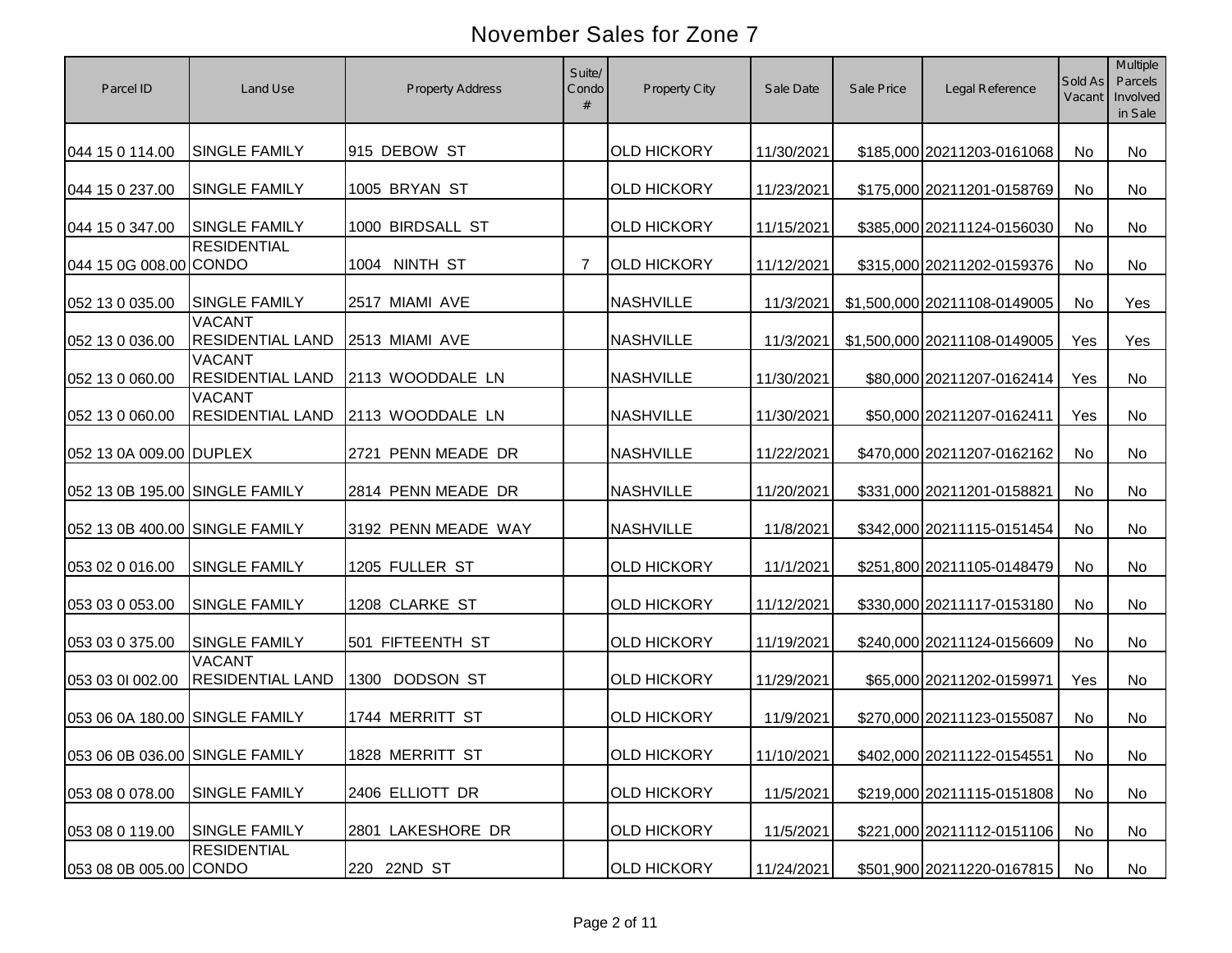| Parcel ID                      | Land Use             | <b>Property Address</b>           | Suite/<br>Condo | <b>Property City</b> | Sale Date  | Sale Price | Legal Reference              | Sold As<br>Vacant | Multiple<br>Parcels<br>Involved<br>in Sale |
|--------------------------------|----------------------|-----------------------------------|-----------------|----------------------|------------|------------|------------------------------|-------------------|--------------------------------------------|
| 053 08 0B 010.00 CONDO         | <b>RESIDENTIAL</b>   | 2200 LAKESHORE DR                 |                 | <b>OLD HICKORY</b>   | 11/24/2021 |            | \$444,900 20211220-0167525   | No                | No                                         |
| 053 12 0 115.00                | <b>SINGLE FAMILY</b> | 108 30TH ST                       |                 | <b>OLD HICKORY</b>   | 11/23/2021 |            | \$215,000 20211215-0165956   | No                | No                                         |
| 053 12 0B 020.00 CONDO         | <b>RESIDENTIAL</b>   | OLD HICKORY BLVD<br>3319          | 20              | <b>OLD HICKORY</b>   | 11/17/2021 |            | \$325,000 20211201-0159106   | No                | No                                         |
| 053 12 0B 023.00 CONDO         | <b>RESIDENTIAL</b>   | OLD HICKORY BLVD<br>3319          | 23              | <b>OLD HICKORY</b>   | 11/17/2021 |            | \$325,000 20211209-0163603   | No                | No                                         |
| 053 12 0B 024.00 CONDO         | <b>RESIDENTIAL</b>   | OLD HICKORY BLVD<br>3319          | 24              | <b>OLD HICKORY</b>   | 11/17/2021 |            | \$325,000 20211201-0159121   | No                | No                                         |
| 053 12 0B 026.00 CONDO         | <b>RESIDENTIAL</b>   | OLD HICKORY BLVD<br>3319          | 26              | <b>OLD HICKORY</b>   | 11/17/2021 |            | \$325,000 20211222-0169305   | No                | No                                         |
| 053 16 0 213.00                | SINGLE FAMILY        | PITTS AVE<br>311                  |                 | <b>OLD HICKORY</b>   | 11/16/2021 |            | \$310,000 20211122-0154617   | No                | No                                         |
| 053 16 0 222.00                | SINGLE FAMILY        | 604 ELLIS CT                      |                 | <b>OLD HICKORY</b>   | 11/5/2021  |            | \$270,500 20211116-0152547   | No                | No                                         |
| 054 09 0 026.00                | <b>SINGLE FAMILY</b> | 214 ANTHONY ST                    |                 | <b>OLD HICKORY</b>   | 11/23/2021 |            | \$315,000 20211124-0156489   | No                | No                                         |
| 054 13 0 006.00                | SINGLE FAMILY        | 101 ANTHONY ST                    |                 | <b>OLD HICKORY</b>   | 11/29/2021 |            | \$399,000 20211202-0159662   | No                | No                                         |
| 054 13 0B 002.00 SINGLE FAMILY |                      | 805 AZURA LNDG                    |                 | <b>OLD HICKORY</b>   | 11/5/2021  |            | \$1,799,000 20220104-0001152 | No                | No                                         |
| 062 02 0 002.00                | <b>SINGLE FAMILY</b> | 2577 PENNINGTON BEND<br><b>RD</b> |                 | <b>NASHVILLE</b>     | 11/29/2021 |            | \$420,000 20211202-0159979   | No                | No                                         |
| 062 02 0A 023.00 SINGLE FAMILY |                      | 2701 RIVERBEND DR                 |                 | <b>NASHVILLE</b>     | 11/11/2021 |            | \$370,000 20211129-0157411   | No                | No                                         |
| 062 02 0A 023.00 SINGLE FAMILY |                      | 2701 RIVERBEND DR                 |                 | <b>NASHVILLE</b>     | 11/12/2021 |            | \$350,000 20211122-0154814   | No                | <b>No</b>                                  |
| 062 02 0A 159.00 SINGLE FAMILY |                      | 113 PADDLEWHEEL CT                |                 | <b>NASHVILLE</b>     | 11/1/2021  |            | \$215,000 20211129-0157494   | No                | No                                         |
| 062 02 0A 253.00 SINGLE FAMILY |                      | 2912 RIVERBEND DR                 |                 | <b>NASHVILLE</b>     | 11/18/2021 |            | \$329,000 20211130-0157634   | No                | No                                         |
| 062 02 0B 005.00 SINGLE FAMILY |                      | 4049 LONGFELLOW DR                |                 | <b>NASHVILLE</b>     | 11/1/2021  |            | \$345,000 20211109-0149530   | No                | No                                         |
| 062 02 0B 009.00 SINGLE FAMILY |                      | 4413 FROST ST                     |                 | <b>NASHVILLE</b>     | 11/3/2021  |            | \$349,000 20211104-0147634   | No                | No                                         |
| 062 02 0B 253.00 SINGLE FAMILY |                      | 4648 CATHER CT                    |                 | <b>NASHVILLE</b>     | 11/29/2021 |            | \$366,000 20211207-0162434   | No                | No                                         |
| 063 04 0 014.00                | SINGLE FAMILY        | 105 CLIFTON CT                    |                 | <b>OLD HICKORY</b>   | 11/30/2021 |            | \$277,000 20211202-0159986   | No                | No                                         |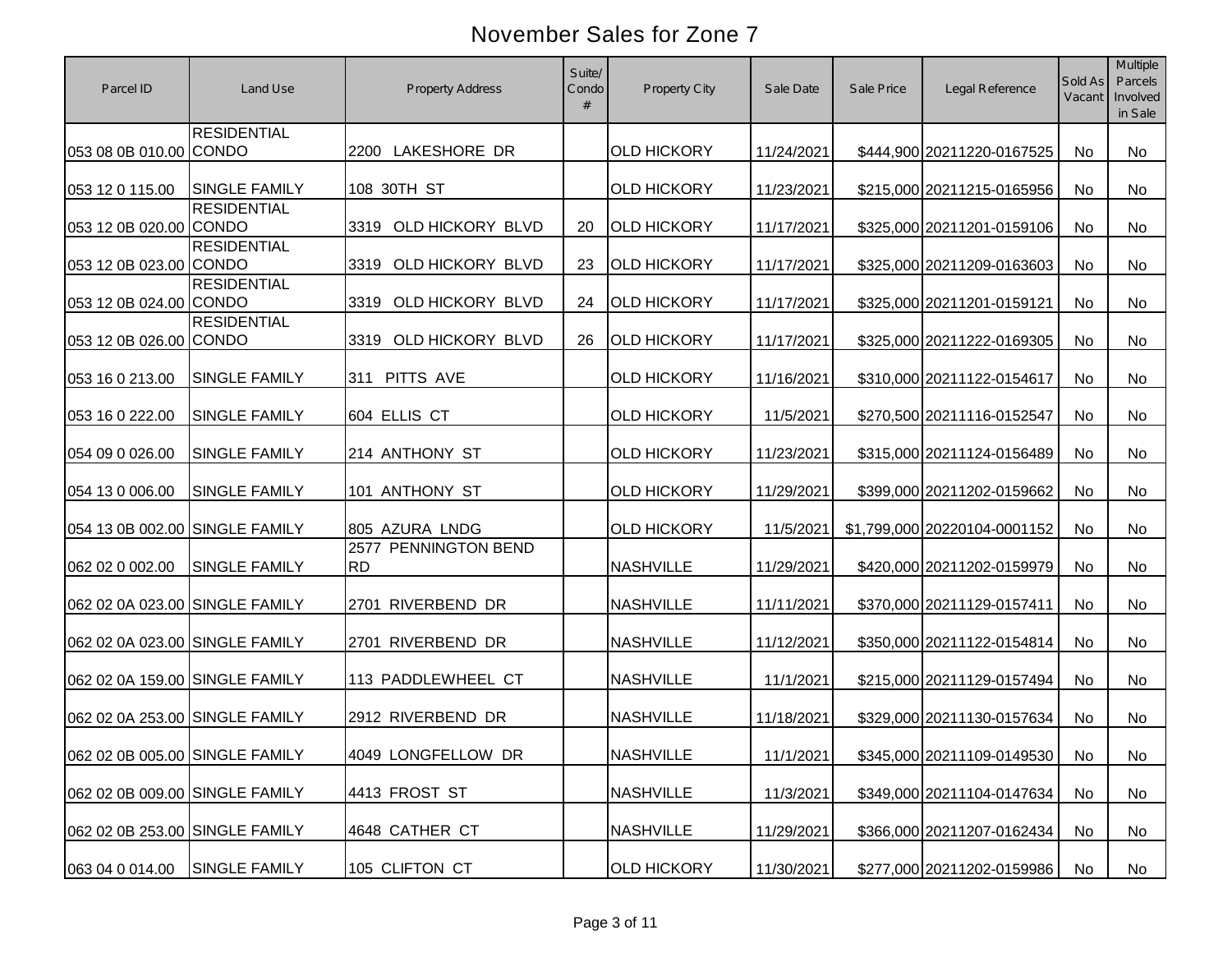| Parcel ID                      | Land Use                                 | <b>Property Address</b>               | Suite/<br>Condo<br># | Property City      | Sale Date  | Sale Price | Legal Reference            | Sold As<br>Vacant | Multiple<br>Parcels<br>Involved<br>in Sale |
|--------------------------------|------------------------------------------|---------------------------------------|----------------------|--------------------|------------|------------|----------------------------|-------------------|--------------------------------------------|
| 063 04 0A 060.00 SINGLE FAMILY |                                          | 1009 TABITHA LN                       |                      | <b>OLD HICKORY</b> | 11/12/2021 |            | \$700,000 20211116-0152397 | No                | No                                         |
| 063 08 0L 001.00 CONDO         | <b>RESIDENTIAL</b>                       | 502 HADLEYS BEND BLVD                 |                      | <b>OLD HICKORY</b> | 11/18/2021 |            | \$195,000 20211123-0155384 | No                | No                                         |
| 063 16 0A 055.00 SINGLE FAMILY |                                          | 781 JAYWOOD DR                        |                      | <b>OLD HICKORY</b> | 11/17/2021 |            | \$256,000 20211206-0161107 | No                | No                                         |
| 064 01 0 012.00                | <b>SINGLE FAMILY</b>                     | 500 BRANDYWINE DR                     |                      | <b>OLD HICKORY</b> | 11/27/2021 |            | \$558,500 20211203-0160462 | No                | No                                         |
| 064 03 0A 019.00 SINGLE FAMILY |                                          | 4008 BRANDYWINE POINTE<br><b>BLVD</b> |                      | <b>OLD HICKORY</b> | 11/10/2021 |            | \$725,000 20211115-0151791 | <b>No</b>         | No                                         |
| 064 03 0B 142.00 SINGLE FAMILY |                                          | 1509 EASTOVER PL                      |                      | <b>OLD HICKORY</b> | 11/1/2021  |            | \$700,000 20220104-0001133 | No                | No                                         |
| 064 08 0 031.00                | <b>SINGLE FAMILY</b>                     | 4852 RAINER DR                        |                      | <b>OLD HICKORY</b> | 11/1/2021  |            | \$320,100 20220202-0012346 | <b>No</b>         | No                                         |
| 064 08 0A 113.00 SINGLE FAMILY |                                          | 4834 RAINER DR                        |                      | <b>OLD HICKORY</b> | 11/30/2021 |            | \$479,900 20211209-0163454 | <b>No</b>         | No                                         |
| 064 09 0 078.00                | <b>VACANT</b><br><b>RESIDENTIAL LAND</b> | 0 COMMERCE ST                         |                      | <b>OLD HICKORY</b> | 11/5/2021  |            | \$300,000 20211109-0149606 | No                | Yes                                        |
| 064 09 0 079.00                | SINGLE FAMILY                            | 205 COMMERCE ST                       |                      | <b>OLD HICKORY</b> | 11/5/2021  |            | \$300,000 20211109-0149606 | No                | Yes                                        |
| 064 09 0 282.00                | <b>SINGLE FAMILY</b>                     | 4231 WOODS ST                         |                      | <b>OLD HICKORY</b> | 11/19/2021 |            | \$240,000 20211129-0157464 | No                | No                                         |
| 064 11 0A 049.00 SINGLE FAMILY |                                          | 809 S CHESTNUT CT                     |                      | <b>HERMITAGE</b>   | 11/10/2021 |            | \$400,000 20211117-0153376 | No                | No                                         |
| 064 12 0 039.00                | <b>SINGLE FAMILY</b>                     | 4813 CASCADE DR                       |                      | <b>OLD HICKORY</b> | 11/8/2021  |            | \$290,000 20211116-0152061 | No                | No                                         |
| 064 12 0A 134.00 CONDO         | <b>RESIDENTIAL</b>                       | 134 SADDLE TREE DR                    |                      | <b>HERMITAGE</b>   | 11/19/2021 |            | \$262,000 20211130-0158161 | No                | <b>No</b>                                  |
| 064 12 0A 616.00 CONDO         | <b>RESIDENTIAL</b>                       | 616 WEATHERBEATEN PL                  |                      | <b>HERMITAGE</b>   | 11/10/2021 |            | \$255,000 20211115-0151458 | No                | No                                         |
| 064 13 0A 001.00 SINGLE FAMILY |                                          | 681 HARDIN SHIRE DR                   |                      | <b>OLD HICKORY</b> | 11/5/2021  |            | \$290,000 20211109-0149442 | No                | No                                         |
| 064 15 0A 024.00 SINGLE FAMILY |                                          | 620 SWEETWATER CIR                    |                      | <b>OLD HICKORY</b> | 11/29/2021 |            | \$380,000 20211202-0160103 | No                | No                                         |
| 064 15 0A 053.00 SINGLE FAMILY |                                          | 785 SWEETWATER CIR                    |                      | <b>OLD HICKORY</b> | 11/30/2021 |            | \$370,000 20211202-0160113 | No                | No                                         |
| 064 16 0C 071.00 SINGLE FAMILY |                                          | 810 BEXHILL CT N                      |                      | <b>HERMITAGE</b>   | 11/19/2021 |            | \$260,000 20211124-0156572 | No                | No                                         |
| 064 16 0C 071.00 SINGLE FAMILY |                                          | 810 BEXHILL CT N                      |                      | <b>HERMITAGE</b>   | 11/19/2021 |            | \$280,000 20211209-0163235 | No                | No                                         |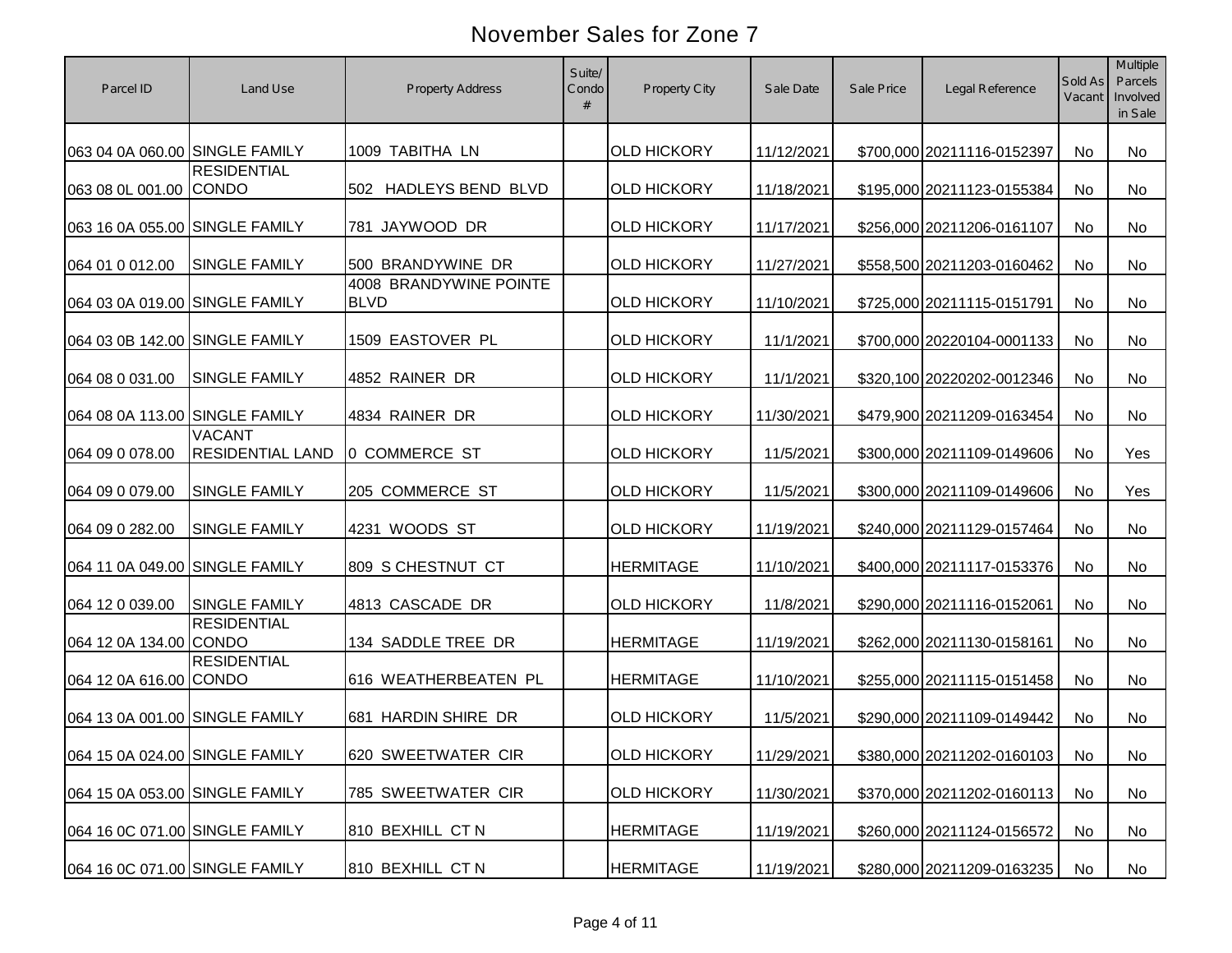| Parcel ID                      | Land Use             | <b>Property Address</b> | Suite/<br>Condo | Property City      | Sale Date  | Sale Price | Legal Reference            | Sold As<br>Vacant | Multiple<br>Parcels<br>Involved<br>in Sale |
|--------------------------------|----------------------|-------------------------|-----------------|--------------------|------------|------------|----------------------------|-------------------|--------------------------------------------|
| 064 16 0D 137.00 SINGLE FAMILY |                      | 2201 CRESCENT VALLEY LN |                 | <b>HERMITAGE</b>   | 11/23/2021 |            | \$375,000 20211206-0161188 | No                | <b>No</b>                                  |
| 064 16 0E 018.00 CONDO         | <b>RESIDENTIAL</b>   | 524 GRIFFIN CIR         |                 | <b>HERMITAGE</b>   | 11/19/2021 |            | \$320,000 20220103-0000653 | No                | No                                         |
| 065 05 0 056.00                | <b>SINGLE FAMILY</b> | 4907 TETON DR           |                 | <b>OLD HICKORY</b> | 11/30/2021 |            | \$390,000 20211209-0163044 | <b>No</b>         | <b>No</b>                                  |
| 065 09 0 032.00                | <b>SINGLE FAMILY</b> | 4825 EVEREST DR         |                 | <b>OLD HICKORY</b> | 11/18/2021 |            | \$330,000 20211129-0156645 | <b>No</b>         | No                                         |
| 065 09 0 034.00                | <b>SINGLE FAMILY</b> | 4833 EVEREST DR         |                 | <b>OLD HICKORY</b> | 11/30/2021 |            | \$401,000 20211203-0160798 | <b>No</b>         | No                                         |
| 065 09 0 101.00                | <b>SINGLE FAMILY</b> | 4745 CASCADE DR         |                 | <b>OLD HICKORY</b> | 11/15/2021 |            | \$200,000 20211119-0154162 | No                | No                                         |
| 065 13 0 035.00                | <b>SINGLE FAMILY</b> | 4817 BIG HORN DR        |                 | <b>OLD HICKORY</b> | 11/18/2021 |            | \$282,000 20211129-0156764 | No                | No                                         |
| 065 13 0 071.00                | <b>SINGLE FAMILY</b> | 4844 SHSHONE DR         |                 | <b>OLD HICKORY</b> | 11/17/2021 |            | \$365,600 20211201-0158727 | No                | No                                         |
| 065 13 0 089.00                | <b>SINGLE FAMILY</b> | 4917 KILIMANJARO DR     |                 | <b>OLD HICKORY</b> | 11/10/2021 |            | \$321,500 20211221-0168135 | No                | <b>No</b>                                  |
| 073 03 0 039.00                | SINGLE FAMILY        | 2608 WESTERN HILLS DR   |                 | <b>NASHVILLE</b>   | 11/18/2021 |            | \$420,000 20211124-0156352 | No                | No                                         |
| 073 07 0 085.00                | <b>SINGLE FAMILY</b> | 2722 DONNA HILL DR      |                 | <b>NASHVILLE</b>   | 11/15/2021 |            | \$450,000 20211122-0154765 | No                | No                                         |
| 073 16 0 078.00                | <b>SINGLE FAMILY</b> | 2512 STONES RIVER CT    |                 | <b>NASHVILLE</b>   | 11/24/2021 |            | \$649,000 20211201-0158752 | No                | <b>No</b>                                  |
| 073 16 0A 111.00 CONDO         | <b>RESIDENTIAL</b>   | 111 CUMBERLAND TRCE     |                 | <b>NASHVILLE</b>   | 11/4/2021  |            | \$260,000 20211109-0149287 | No                | <b>No</b>                                  |
| 073 16 0A 145.00 CONDO         | <b>RESIDENTIAL</b>   | 145 CUMBERLAND TRCE     |                 | <b>NASHVILLE</b>   | 11/13/2021 |            | \$268,900 20211118-0153819 | <b>No</b>         | <b>No</b>                                  |
| 073 16 0A 149.00 CONDO         | <b>RESIDENTIAL</b>   | 149 CUMBERLAND TRCE     |                 | <b>NASHVILLE</b>   | 11/5/2021  |            | \$293,500 20211110-0150097 | No                | <b>No</b>                                  |
| 074 08 0 037.00                | <b>SINGLE FAMILY</b> | 7037 BONNAVENT DR       |                 | <b>HERMITAGE</b>   | 11/23/2021 |            | \$251,000 20211201-0158968 | No                | No                                         |
| 074 08 0 121.00 SINGLE FAMILY  |                      | 7020 BONNAFAIR DR       |                 | <b>HERMITAGE</b>   | 11/30/2021 |            | \$308,000 20211203-0160686 | No                | No                                         |
| 074 08 0 152.00                | <b>SINGLE FAMILY</b> | 335 BONNAHURST CT       |                 | <b>HERMITAGE</b>   | 11/10/2021 |            | \$356,000 20211122-0154987 | No                | No                                         |
| 074 08 0 261.00                | SINGLE FAMILY        | 157 JACKSONIAN DR       |                 | <b>HERMITAGE</b>   | 11/19/2021 |            | \$220,000 20211122-0154621 | No                | No                                         |
| 074 12 0 097.00                | SINGLE FAMILY        | 194 JACKSONIAN DR       |                 | <b>HERMITAGE</b>   | 11/15/2021 |            | \$245,000 20211130-0157759 | No                | No                                         |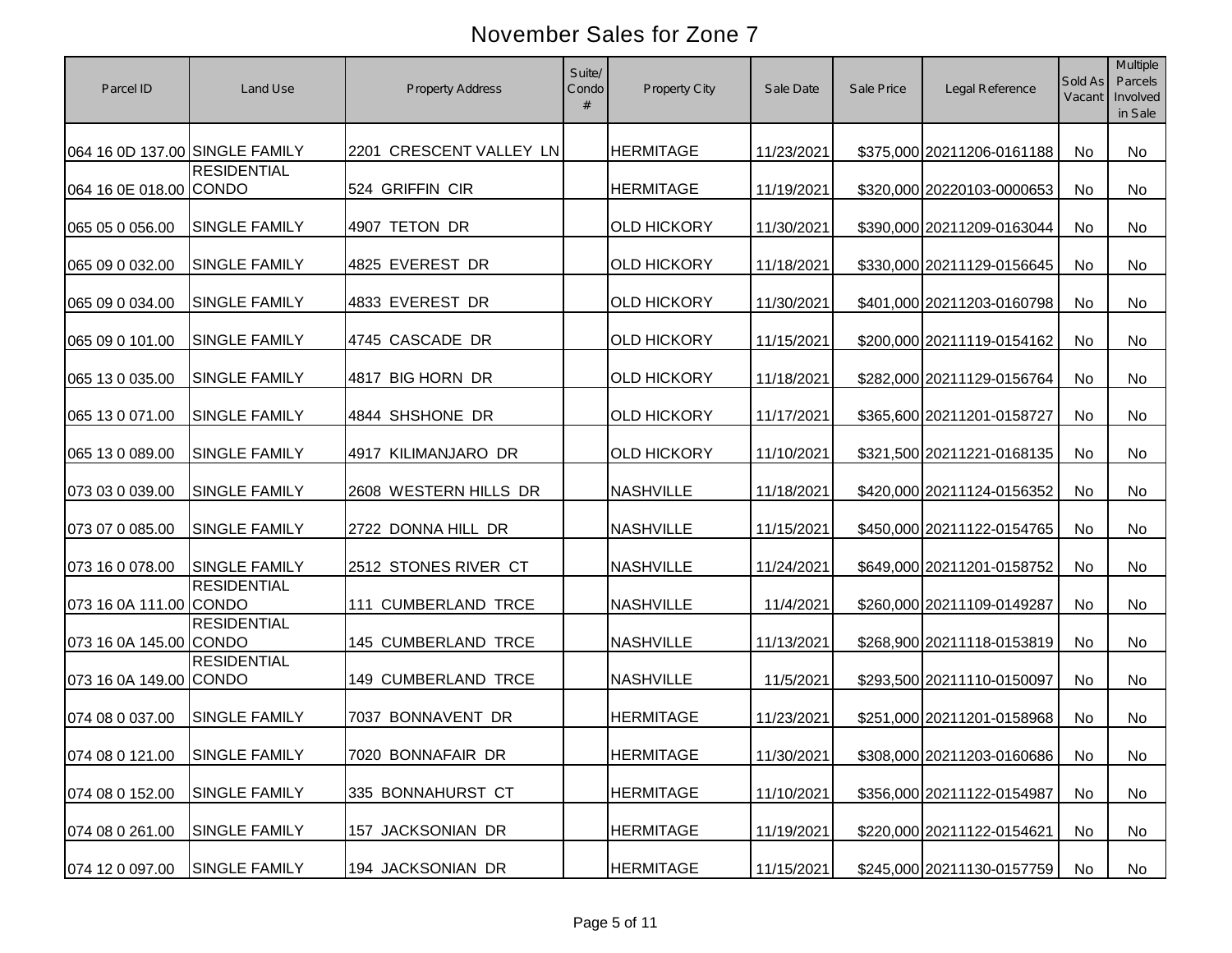| Parcel ID                      | Land Use             | <b>Property Address</b>     | Suite/<br>Condo<br># | Property City    | Sale Date  | Sale Price | Legal Reference            | Sold As<br>Vacant | Multiple<br>Parcels<br>Involved<br>in Sale |
|--------------------------------|----------------------|-----------------------------|----------------------|------------------|------------|------------|----------------------------|-------------------|--------------------------------------------|
| 074 12 0 097.00                | SINGLE FAMILY        | 194 JACKSONIAN DR           |                      | <b>HERMITAGE</b> | 11/15/2021 |            | \$220,625 20211122-0154490 | No                | No                                         |
| 074 12 0 111.00                | <b>SINGLE FAMILY</b> | 3909 PLANTATION DR          |                      | <b>HERMITAGE</b> | 11/17/2021 |            | \$325,000 20211119-0154133 | No                | No                                         |
| 074 16 0 132.00                | <b>SINGLE FAMILY</b> | 3812 BONNACREEK DR          |                      | <b>HERMITAGE</b> | 11/24/2021 |            | \$315,000 20211201-0158883 | No                | No                                         |
| 074 16 0 174.00                | <b>SINGLE FAMILY</b> | 3810 BONNACREEK DR          |                      | <b>HERMITAGE</b> | 11/15/2021 |            | \$348,500 20211123-0155657 | <b>No</b>         | No                                         |
| 074 16 0A 005.00 SINGLE FAMILY |                      | ARMSTRONG DR<br>6417        |                      | <b>HERMITAGE</b> | 11/1/2021  |            | \$515,390 20211103-0147097 | <b>No</b>         | No                                         |
| 074 16 0A 006.00 SINGLE FAMILY |                      | ARMSTRONG DR<br>6421        |                      | <b>HERMITAGE</b> | 11/5/2021  |            | \$524,740 20211110-0149997 | No                | No                                         |
| 074 16 0A 008.00 SINGLE FAMILY |                      | ARMSTRONG DR<br>6429        |                      | <b>HERMITAGE</b> | 11/12/2021 |            | \$505,990 20211115-0151423 | No                | No                                         |
| 074 16 0A 009.00 SINGLE FAMILY |                      | ARMSTRONG DR<br>6433        |                      | <b>HERMITAGE</b> | 11/23/2021 |            | \$502,420 20211124-0156062 | No                | <b>No</b>                                  |
| 074 16 0A 010.00 SINGLE FAMILY |                      | <b>ARMSTRONG DR</b><br>6437 |                      | <b>HERMITAGE</b> | 11/5/2021  |            | \$553,955 20211108-0148735 | No                | No                                         |
| 074 16 0A 085.00 SINGLE FAMILY |                      | ARMSTRONG DR<br>6424        |                      | <b>HERMITAGE</b> | 11/12/2021 |            | \$459,315 20211115-0151440 | No                | No                                         |
| 074 16 0A 086.00 SINGLE FAMILY |                      | ARMSTRONG DR<br>6428        |                      | <b>HERMITAGE</b> | 11/12/2021 |            | \$497,415 20211123-0155366 | No                | <b>No</b>                                  |
| 074 16 0A 090.00 SINGLE FAMILY |                      | 6589 FRYE LN                |                      | <b>HERMITAGE</b> | 11/23/2021 |            | \$430,340 20211124-0156073 | No                | No                                         |
| 075 05 0 075.00                | SINGLE FAMILY        | 202 BONNACLIFF CT           |                      | <b>HERMITAGE</b> | 11/18/2021 |            | \$359,000 20211129-0156986 | No                | No                                         |
| 075 06 0 062.00                | SINGLE FAMILY        | 355 MONACO DR               |                      | <b>HERMITAGE</b> | 11/24/2021 |            | \$329,900 20211202-0160145 | No                | <b>No</b>                                  |
| 075 06 0 073.00                | SINGLE FAMILY        | 4267 SAMOA DR               |                      | <b>HERMITAGE</b> | 11/8/2021  |            | \$350,000 20211115-0151819 | No                | No                                         |
| 075 08 0 131.00                | SINGLE FAMILY        | 620 FRANKFORT DR            |                      | <b>HERMITAGE</b> | 11/19/2021 |            | \$341,000 20211129-0157456 | No                | No                                         |
| 075 08 0 170.00 SINGLE FAMILY  |                      | 691 FRANKFORT DR            |                      | <b>HERMITAGE</b> | 11/19/2021 |            | \$272,000 20211223-0170062 | No                | No                                         |
| 075 08 0 170.00                | <b>SINGLE FAMILY</b> | 691 FRANKFORT DR            |                      | <b>HERMITAGE</b> | 11/19/2021 |            | \$272,000 20211210-0164080 | No                | No                                         |
| 075 08 0 203.00                | <b>SINGLE FAMILY</b> | 909 COINTREAU DR            |                      | <b>HERMITAGE</b> | 11/24/2021 |            | \$345,000 20211206-0161204 | No                | No                                         |
| 075 08 0 249.00                | <b>DUPLEX</b>        | 602 TULIP GROVE RD          |                      | <b>HERMITAGE</b> | 11/1/2021  |            | \$245,000 20211103-0147086 | No                | No                                         |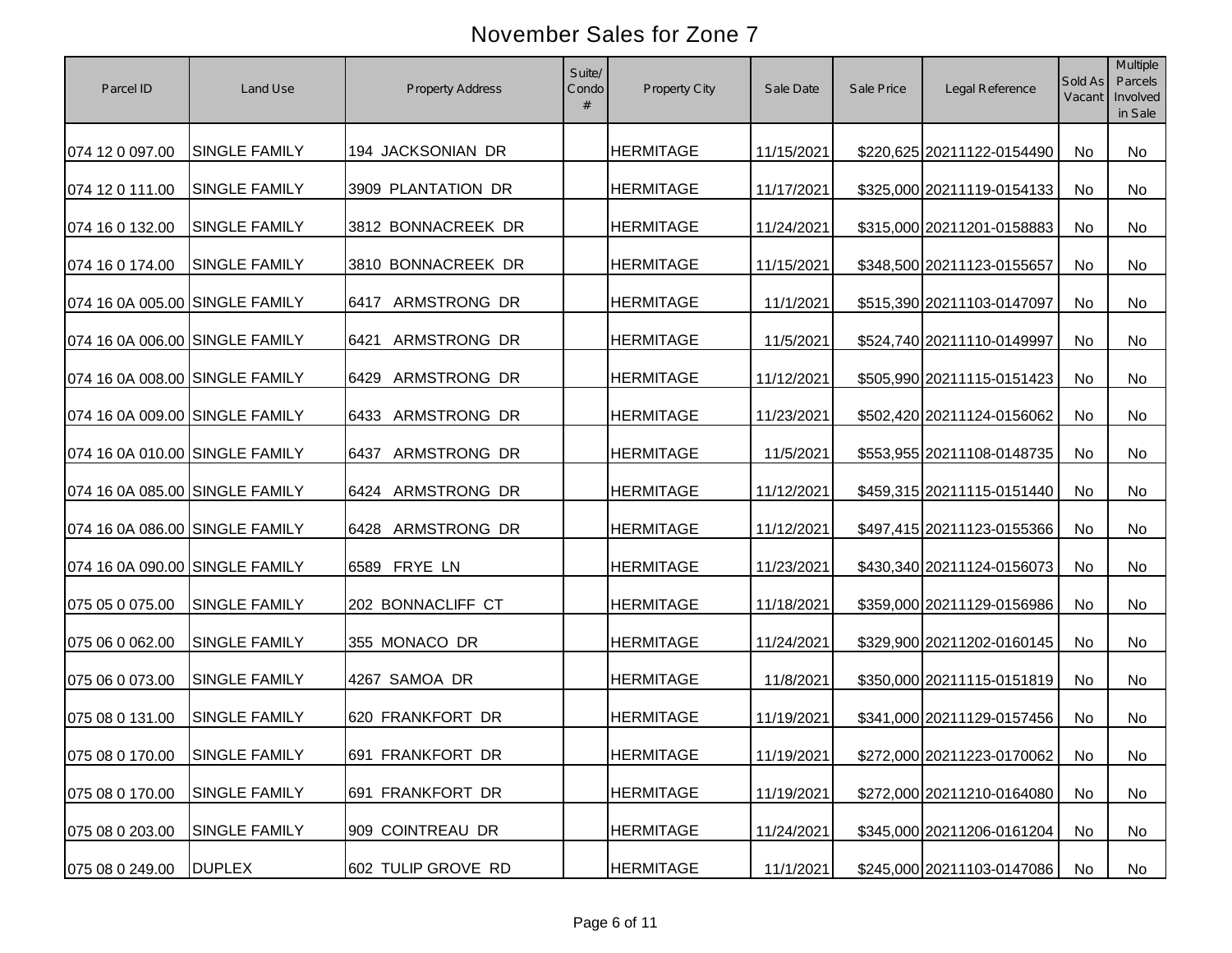| Parcel ID                      | Land Use                           | <b>Property Address</b>             | Suite/<br>Condo | <b>Property City</b> | Sale Date  | Sale Price | Legal Reference              | Sold As<br>Vacant | Multiple<br>Parcels<br>Involved<br>in Sale |
|--------------------------------|------------------------------------|-------------------------------------|-----------------|----------------------|------------|------------|------------------------------|-------------------|--------------------------------------------|
| 075 08 0A 064.00 CONDO         | <b>RESIDENTIAL</b>                 | 157 BROOKE CASTLE DR                |                 | <b>HERMITAGE</b>     | 11/22/2021 |            | \$151,500 20211130-0157933   | No                | No                                         |
| 075 08 0A 077.00 CONDO         | <b>RESIDENTIAL</b>                 | 180 BROOKE CASTLE DR                |                 | <b>HERMITAGE</b>     | 11/29/2021 |            | \$224,900 20211203-0160605   | No                | No                                         |
| 075 09 0 175.00                | <b>SINGLE FAMILY</b>               | 210 BONNAVUE DR                     |                 | <b>HERMITAGE</b>     | 11/22/2021 |            | \$288,000 20211130-0157528   | No                | No                                         |
| 075 09 0 192.00                | SINGLE FAMILY                      | 232 BONNAFIELD DR                   |                 | <b>HERMITAGE</b>     | 11/5/2021  |            | \$303,000 20211210-0164355   | No                | No                                         |
| 075 11 0 045.00                | SINGLE FAMILY                      | 608 MERCER DR                       |                 | <b>HERMITAGE</b>     | 11/29/2021 |            | \$304,100 20211209-0163718   | No                | <b>No</b>                                  |
| 075 12 0A 113.00 SINGLE FAMILY |                                    | 500 SCOTTS CREEK TRL                |                 | <b>HERMITAGE</b>     | 11/16/2021 |            | \$332,500 20211117-0152994   | No                | No                                         |
| 075 12 0A 178.00 SINGLE FAMILY |                                    | 654 BELGIUM DR                      |                 | <b>HERMITAGE</b>     | 11/3/2021  |            | \$1,250,860 20211115-0151838 | No                | Yes                                        |
| 075 12 0B 053.00 SINGLE FAMILY |                                    | 1048 BROOKSIDE WOODS<br><b>BLVD</b> |                 | <b>HERMITAGE</b>     | 11/22/2021 |            | \$350,000 20211130-0158119   | No                | <b>No</b>                                  |
| 075 12 0B 074.00 SINGLE FAMILY |                                    | 1045 BROOKSIDE WOODS<br><b>BLVD</b> |                 | <b>HERMITAGE</b>     | 11/29/2021 |            | \$350,000 20211201-0158815   | No                | No                                         |
| 075 12 0F 059.00               | <b>RESIDENTIAL</b><br><b>CONDO</b> | 735 TULIP GROVE RD                  | 247             | <b>HERMITAGE</b>     | 11/15/2021 |            | \$245,000 20211129-0157064   | No                | No                                         |
| 075 13 0 171.00                | SINGLE FAMILY                      | 318 BONNALYNN DR                    |                 | <b>HERMITAGE</b>     | 11/22/2021 |            | \$275,000 20211130-0158155   | No                | No                                         |
| 075 16 0 017.00                | ZERO LOT LINE                      | 805 NETHERLANDS DR                  |                 | <b>HERMITAGE</b>     | 11/2/2021  |            | \$215,000 20211108-0148563   | No                | No                                         |
| 076 01 0 121.00                | ZERO LOT LINE                      | 526 DEBBIE DR                       |                 | <b>HERMITAGE</b>     | 11/29/2021 |            | \$218,955 20211208-0162683   | No                | No                                         |
| 076 01 0D 018.00 SINGLE FAMILY |                                    | 1135 LADY NASHVILLE DR              |                 | <b>HERMITAGE</b>     | 11/17/2021 |            | \$429,000 20211159-0156651   | No                | <b>No</b>                                  |
| 076 01 0E 005.00 CONDO         | <b>RESIDENTIAL</b>                 | TULIP GROVE RD<br>567               |                 | <b>HERMITAGE</b>     | 11/5/2021  |            | \$459,900 20211123-0155555   | No                | <b>No</b>                                  |
| 076 05 0 016.00                | SINGLE FAMILY                      | 704 HIDDEN HILL DR                  |                 | <b>HERMITAGE</b>     | 11/10/2021 |            | \$278,000 20211115-0151445   | No                | No                                         |
| 076 05 0 064.00 SINGLE FAMILY  |                                    | 634 DEBBIE DR                       |                 | <b>HERMITAGE</b>     | 11/16/2021 |            | \$300,000 20211201-0158369   | No                | No                                         |
| 084 08 0 064.00                | SINGLE FAMILY                      | 3006 DELANEY DR                     |                 | <b>NASHVILLE</b>     | 11/8/2021  |            | \$370,100 20211116-0152601   | No                | No                                         |
| 084 08 0 112.00                | SINGLE FAMILY                      | 3029 WINDEMERE CIR                  |                 | <b>NASHVILLE</b>     | 11/15/2021 |            | \$368,000 20211119-0154188   | No                | No                                         |
| 084 11 0 023.00                | SINGLE FAMILY                      | 2235 AUBREY CT                      |                 | <b>NASHVILLE</b>     | 11/18/2021 |            | \$379,900 20211022-0142171   | No                | No                                         |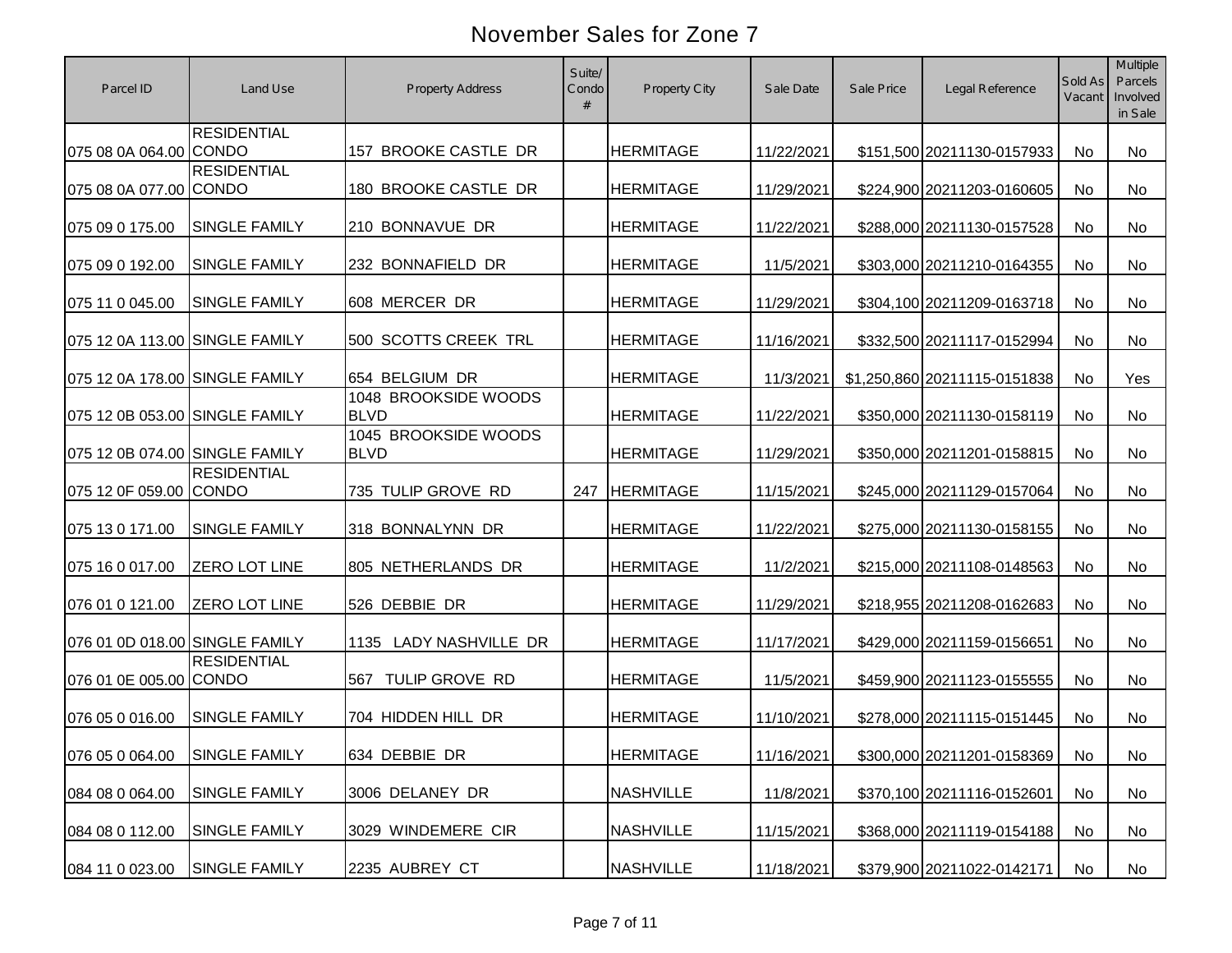| Parcel ID                      | Land Use             | <b>Property Address</b>           | Suite/<br>Condo<br># | Property City    | Sale Date  | Sale Price | Legal Reference            | Sold As<br>Vacant | Multiple<br>Parcels<br>Involved<br>in Sale |
|--------------------------------|----------------------|-----------------------------------|----------------------|------------------|------------|------------|----------------------------|-------------------|--------------------------------------------|
| 084 11 0 144.00                | <b>SINGLE FAMILY</b> | 2303 AUBREY DR                    |                      | <b>NASHVILLE</b> | 11/16/2021 |            | \$365,000 20211118-0153661 | No                | <b>No</b>                                  |
| 084 12 0 064.00                | <b>SINGLE FAMILY</b> | 2416 DENNYWOOD DR                 |                      | <b>NASHVILLE</b> | 11/24/2021 |            | \$431,000 20211202-0159549 | No                | No                                         |
| 084 16 0 001.00                | <b>SINGLE FAMILY</b> | 2402 SELMA AVE                    |                      | <b>NASHVILLE</b> | 11/29/2021 |            | \$447,000 20211207-0161913 | <b>No</b>         | <b>No</b>                                  |
| 084 16 0 089.00                | <b>SINGLE FAMILY</b> | 2530 STINSON RD                   |                      | <b>NASHVILLE</b> | 11/23/2021 |            | \$401,000 20211203-0160607 | <b>No</b>         | No                                         |
| 085 04 0A 433.00 SINGLE FAMILY |                      | MULLIGAN CT<br>5517               |                      | <b>HERMITAGE</b> | 11/1/2021  |            | \$540,000 20211112-0151025 | <b>No</b>         | No                                         |
| 085 11 0 003.00                | <b>SINGLE FAMILY</b> | 217 DANYACREST DR                 |                      | <b>NASHVILLE</b> | 11/19/2021 |            | \$369,000 20211129-0157431 | No                | No                                         |
| 085 12 0A 054.00 SINGLE FAMILY |                      | 3200 RIVER WALK DR                |                      | <b>NASHVILLE</b> | 11/2/2021  |            | \$365,000 20211108-0149085 | No                | No                                         |
| 085 13 0 039.00                | SINGLE FAMILY        | 214 CLIFFDALE RD                  |                      | <b>NASHVILLE</b> | 11/15/2021 |            | \$329,900 20211119-0154355 | No                | No                                         |
| 085 14 0 055.00                | <b>SINGLE FAMILY</b> | DISSPAYNE DR<br>204               |                      | <b>NASHVILLE</b> | 11/5/2021  |            | \$620,000 20211109-0149283 | No                | No                                         |
| 085 14 0A 014.00 SINGLE FAMILY |                      | 549 RIVERCREST CV                 |                      | <b>NASHVILLE</b> | 11/30/2021 |            | \$642,500 20211207-0162313 | No                | No                                         |
| 085 14 0A 300.00 CONDO         | <b>RESIDENTIAL</b>   | 300 RIVERSTONE BLVD               |                      | <b>NASHVILLE</b> | 11/24/2021 |            | \$395,000 20211202-0159534 | No                | No                                         |
| 086 04 0D 001.00 SINGLE FAMILY |                      | 2004 RAVEN DR                     |                      | <b>HERMITAGE</b> | 11/15/2021 |            | \$475,000 20211119-0154296 | No                | <b>No</b>                                  |
| 086 06 0A 506.00 CONDO         | <b>RESIDENTIAL</b>   | 506 CHANDLER PL                   |                      | <b>HERMITAGE</b> | 11/12/2021 |            | \$205,000 20211129-0157439 | No                | No                                         |
| 086 06 0A 507.00 CONDO         | <b>RESIDENTIAL</b>   | 507 CHANDLER PL                   |                      | <b>HERMITAGE</b> | 11/12/2021 |            | \$185,000 20211118-0153723 | <b>No</b>         | <b>No</b>                                  |
| 086 07 0 031.00                | <b>SINGLE FAMILY</b> | 1121 JACKSONS VIEW RD             |                      | <b>HERMITAGE</b> | 11/23/2021 |            | \$296,000 20211203-0160202 | No                | <b>No</b>                                  |
| 086 07 0 041.00                | <b>SINGLE FAMILY</b> | 1040 JACKSONS VALLEY<br><b>RD</b> |                      | <b>HERMITAGE</b> | 11/15/2021 |            | \$277,500 20211122-0154555 | No                | No                                         |
| 086 07 0 056.00                | <b>SINGLE FAMILY</b> | 204 RETREAT CTW                   |                      | <b>HERMITAGE</b> | 11/9/2021  |            | \$312,000 20211123-0155598 | No                | No                                         |
| 086 07 0 129.00                | <b>SINGLE FAMILY</b> | 1112 JACKSONS VALLEY<br><b>RD</b> |                      | <b>HERMITAGE</b> | 11/30/2021 |            | \$290,000 20211203-0160643 | No                | No                                         |
| 086 08 0 118.00                | SINGLE FAMILY        | 1529 ANDCHEL DR                   |                      | <b>HERMITAGE</b> | 11/10/2021 |            | \$420,000 20211116-0152284 | No                | No                                         |
| 086 08 0 123.00                | SINGLE FAMILY        | 1528 ANDCHEL DR                   |                      | <b>HERMITAGE</b> | 11/10/2021 |            | \$360,000 20211129-0157487 | No                | No                                         |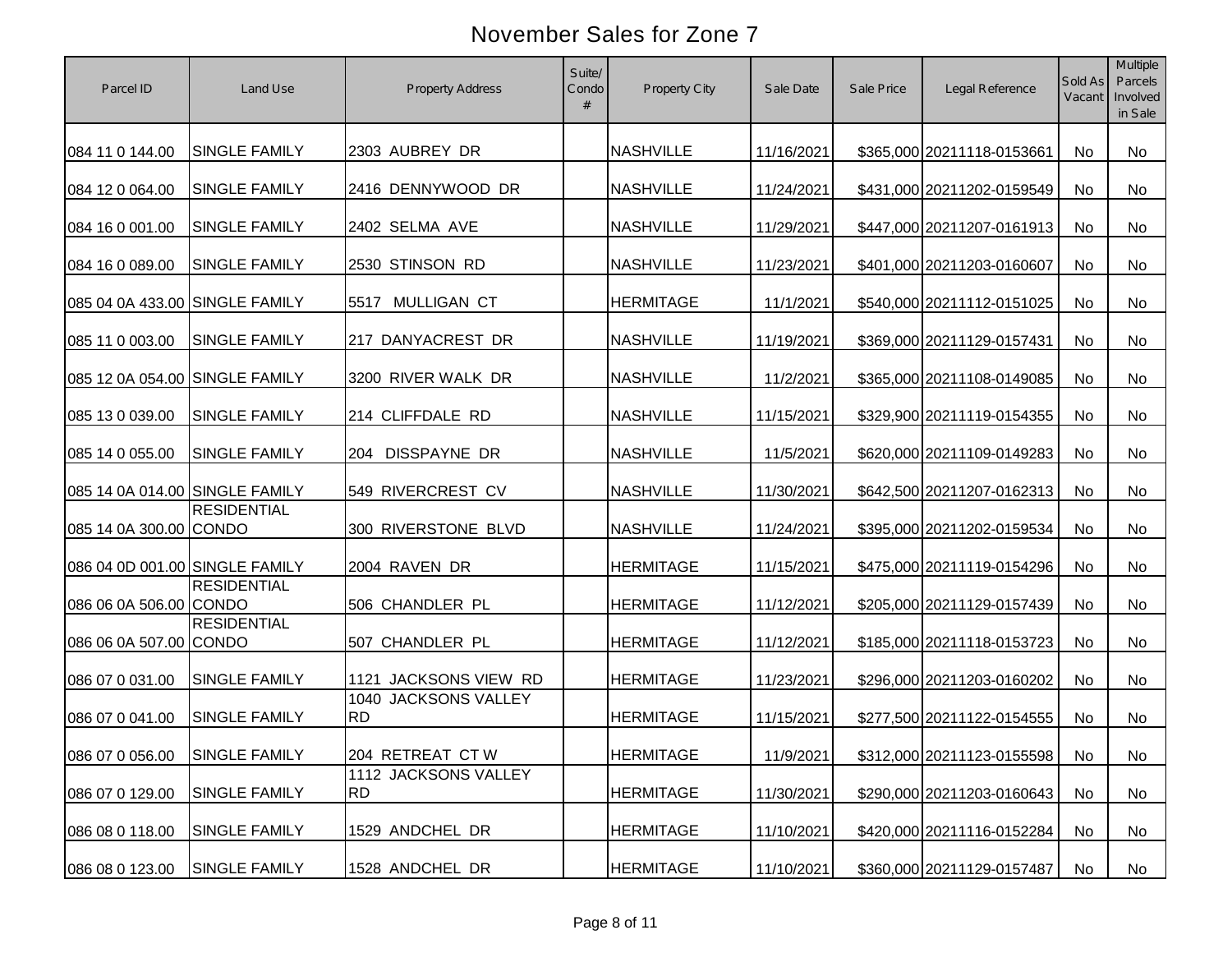| Parcel ID                      | Land Use             | <b>Property Address</b>   | Suite/<br>Condo<br># | Property City    | Sale Date  | Sale Price | Legal Reference            | Sold As<br>Vacant | Multiple<br>Parcels<br>Involved<br>in Sale |
|--------------------------------|----------------------|---------------------------|----------------------|------------------|------------|------------|----------------------------|-------------------|--------------------------------------------|
| 086 08 0A 025.00 SINGLE FAMILY |                      | 2160 STROMBURY DR         |                      | <b>HERMITAGE</b> | 11/5/2021  |            | \$379,900 20211110-0150406 | No                | <b>No</b>                                  |
| 086 08 0A 044.00 SINGLE FAMILY |                      | 2004 STROMBURY DR         |                      | <b>HERMITAGE</b> | 11/18/2021 |            | \$340,501 20211122-0154661 | No                | No                                         |
| 086 09 0 032.00                | <b>SINGLE FAMILY</b> | 3228 DOCKSIDE DR          |                      | <b>HERMITAGE</b> | 11/24/2021 |            | \$282,000 20211202-0159614 | <b>No</b>         | <b>No</b>                                  |
| 086 10 0 085.00                | <b>ZERO LOT LINE</b> | 3582 ALBEE DR             |                      | <b>HERMITAGE</b> | 11/16/2021 |            | \$168,000 20211130-0157522 | No                | No                                         |
| 086 12 0 009.00                | <b>SINGLE FAMILY</b> | 469 ROCKWOOD DR           |                      | <b>HERMITAGE</b> | 11/18/2021 |            | \$263,000 20211129-0157381 | No                | No                                         |
| 086 13 0 020.00                | <b>SINGLE FAMILY</b> | 3624 PIERSIDE DR          |                      | <b>HERMITAGE</b> | 11/18/2021 |            | \$290,000 20211129-0157347 | No                | No                                         |
| 086 13 0 021.00                | <b>SINGLE FAMILY</b> | 3620 PIERSIDE DR          |                      | <b>HERMITAGE</b> | 11/4/2021  |            | \$270,000 20211112-0150701 | No                | No                                         |
| 086 13 0A 257.00 SINGLE FAMILY |                      | MAGNOLIA FARMS DR<br>4224 |                      | <b>HERMITAGE</b> | 11/22/2021 |            | \$508,669 20211129-0157377 | No                | No                                         |
| 086 13 0A 271.00 SINGLE FAMILY |                      | MAGNOLIA FARMS DR<br>4237 |                      | <b>HERMITAGE</b> | 11/30/2021 |            | \$496,095 20211203-0160563 | No                | No                                         |
| 086 13 0B 014.00 CONDO         | <b>RESIDENTIAL</b>   | 702 COPPER BRANCH RD      |                      | <b>HERMITAGE</b> | 11/2/2021  |            | \$470,885 20211108-0148594 | No                | No                                         |
| 086 14 0B 004.00 SINGLE FAMILY |                      | 3004 LAKE DR              |                      | <b>HERMITAGE</b> | 11/17/2021 |            | \$330,000 20211213-0164744 | No                | No                                         |
| 086 14 0B 052.00 SINGLE FAMILY |                      | 3125 LAKE DR              |                      | <b>HERMITAGE</b> | 11/8/2021  |            | \$408,000 20211206-0161439 | No                | <b>No</b>                                  |
| 086 14 0B 125.00 SINGLE FAMILY |                      | 3460 PARKWOOD CT          |                      | <b>HERMITAGE</b> | 11/9/2021  |            | \$383,000 20211112-0150727 | No                | <b>No</b>                                  |
| 086 14 0B 126.00 SINGLE FAMILY |                      | 3456 PARKWOOD CT          |                      | <b>HERMITAGE</b> | 11/16/2021 |            | \$420,000 20211123-0155720 | No                | <b>No</b>                                  |
| 086 14 0C 002.00 CONDO         | <b>RESIDENTIAL</b>   | 3911 DODSON CHAPEL RD     | 2                    | <b>HERMITAGE</b> | 11/1/2021  |            | \$250,000 20211102-0146577 | No                | <b>No</b>                                  |
| 087 00 0 143.00                | <b>SINGLE FAMILY</b> | 6189 N NEW HOPE RD        |                      | <b>HERMITAGE</b> | 11/8/2021  |            | \$355,000 20220104-0001144 | No                | No                                         |
| 087 01 0A 107.00 SINGLE FAMILY |                      | 3201 GLENTREE DR          |                      | <b>HERMITAGE</b> | 11/22/2021 |            | \$399,000 20211216-0166640 | No                | No                                         |
| 087 09 0 038.00                | <b>DUPLEX</b>        | 4657 FOREST RIDGE DR      |                      | <b>HERMITAGE</b> | 11/30/2021 |            | \$240,500 20211203-0160728 | No                | No                                         |
| 094 08 0 006.00                | SINGLE FAMILY        | 1820 DAHLIA DR            |                      | <b>NASHVILLE</b> | 11/22/2021 |            | \$289,000 20211201-0158385 | No                | No                                         |
| 094 08 0 055.00                | <b>DUPLEX</b>        | 254 CLOVERNOOK DR         |                      | <b>NASHVILLE</b> | 11/15/2021 |            | \$419,425 20211123-0155332 | No                | No                                         |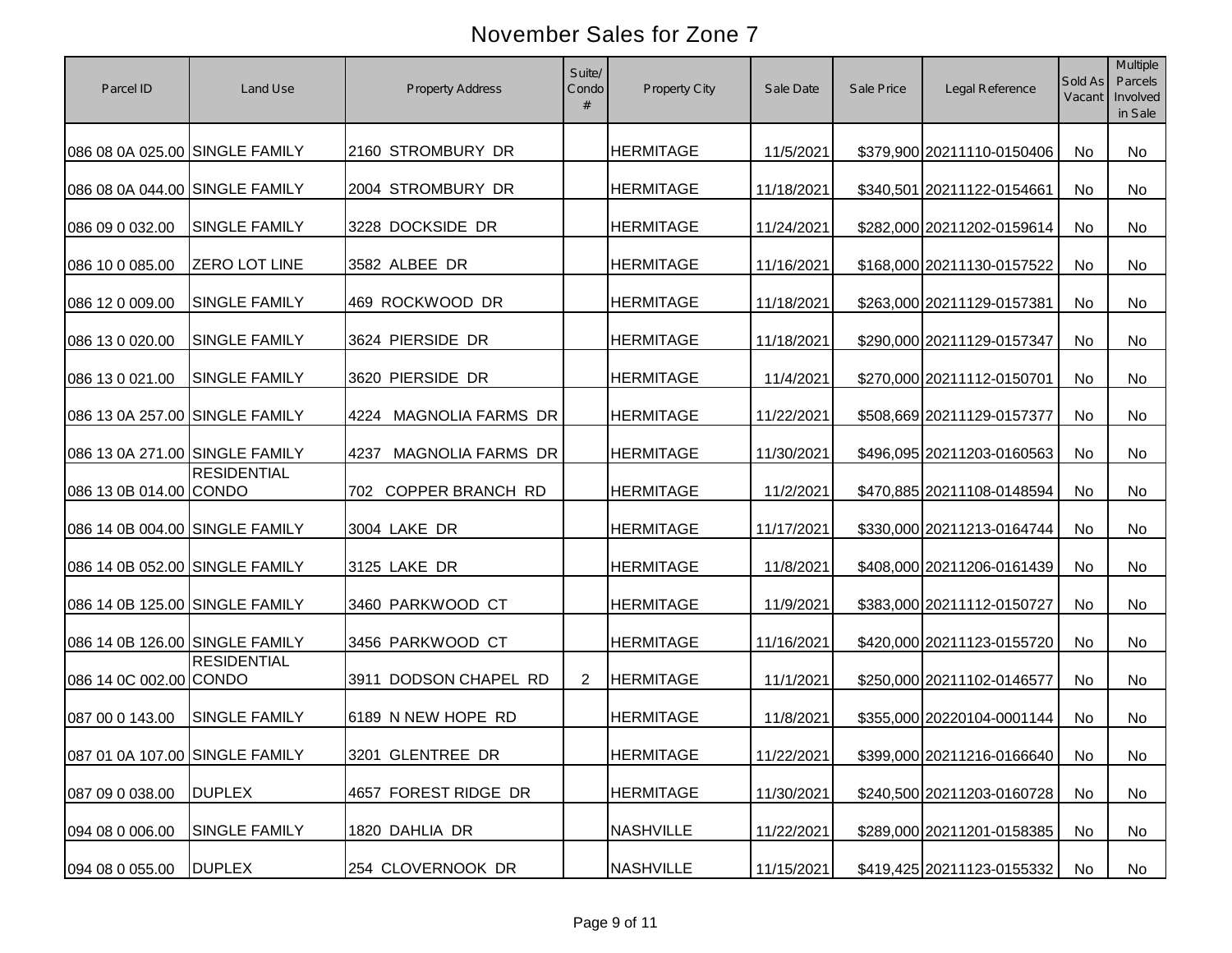| Parcel ID                      | Land Use             | <b>Property Address</b>                     | Suite/<br>Condo<br># | Property City    | Sale Date  | Sale Price | Legal Reference              | Sold As<br>Vacant | Multiple<br>Parcels<br>Involved<br>in Sale |
|--------------------------------|----------------------|---------------------------------------------|----------------------|------------------|------------|------------|------------------------------|-------------------|--------------------------------------------|
| 095 01 0 050.00                | <b>SINGLE FAMILY</b> | 2009 JUNE DR                                |                      | <b>NASHVILLE</b> | 11/12/2021 |            | \$452,000 20211123-0155530   | No                | No                                         |
| 095 02 0A 119.00 CONDO         | <b>RESIDENTIAL</b>   | 119 COTTAGE PL                              |                      | <b>NASHVILLE</b> | 11/19/2021 |            | \$250,000 20211123-0155371   | No                | No                                         |
| 095 05 0B 004.00 CONDO         | <b>RESIDENTIAL</b>   | 2120 LEBANON PIKE                           | 4                    | <b>NASHVILLE</b> | 11/8/2021  |            | \$207,500 20211109-0149300   | No                | No                                         |
| 095 07 0 015.00                | <b>DUPLEX</b>        | 230 FAIRWAY DR                              |                      | <b>NASHVILLE</b> | 11/15/2021 |            | \$325,000 20211123-0155718   | No                | No                                         |
| 095 12 0 024.00                | <b>SINGLE FAMILY</b> | 2538 WOODBERRY DR                           |                      | <b>NASHVILLE</b> | 11/5/2021  |            | \$207,000 20211112-0150721   | <b>No</b>         | <b>No</b>                                  |
| 095 12 0 047.00                | <b>SINGLE FAMILY</b> | 2529 WOODBERRY DR                           |                      | <b>NASHVILLE</b> | 11/3/2021  |            | \$215,000 20211109-0149392   | No                | No                                         |
| 095 12 0 056.00                | <b>SINGLE FAMILY</b> | 2547 WOODBERRY DR                           |                      | <b>NASHVILLE</b> | 11/15/2021 |            | \$460,000 20211123-0155589   | <b>No</b>         | No                                         |
| 096 01 0A 006.00 SINGLE FAMILY |                      | <b>80 RIVERPOINT PASS</b>                   |                      | <b>NASHVILLE</b> | 11/5/2021  |            | \$499,000 20211112-0150912   | No                | No                                         |
| 096 02 0 003.00                | <b>SINGLE FAMILY</b> | 2842 LEBANON PIKE                           |                      | <b>NASHVILLE</b> | 11/5/2021  |            | \$1,200,000 20211108-0149154 | No                | No                                         |
| 096 06 0 216.00                | SINGLE FAMILY        | 514 COTTONWOOD DR                           |                      | <b>NASHVILLE</b> | 11/19/2021 |            | \$290,000 20211130-0157592   | No                | No                                         |
| 096 06 0 221.00                | <b>SINGLE FAMILY</b> | 509 COTTONWOOD DR                           |                      | <b>NASHVILLE</b> | 11/30/2021 |            | \$335,000 20211203-0160987   | No                | No                                         |
| 096 07 0B 004.00 CONDO         | <b>RESIDENTIAL</b>   | <b>STEWARTS FERRY</b><br>300<br><b>PIKE</b> | 4                    | <b>NASHVILLE</b> | 11/19/2021 |            | \$310,000 20211201-0158345   | No                | No                                         |
| 096 09 0B 033.00 CONDO         | <b>RESIDENTIAL</b>   | 3066 WHITLAND CROSSING<br><b>DR</b>         |                      | <b>NASHVILLE</b> | 11/22/2021 |            | \$275,000 20211130-0158182   | No                | No                                         |
| 096 09 0B 052.00 CONDO         | <b>RESIDENTIAL</b>   | 3063 WHITLAND CROSSING<br><b>DR</b>         |                      | <b>NASHVILLE</b> | 11/1/2021  |            | \$340,000 20211109-0149726   | No                | <b>No</b>                                  |
| 096 10 0 108.00                | <b>SINGLE FAMILY</b> | 2942 LEATHERWOOD DR                         |                      | <b>NASHVILLE</b> | 11/17/2021 |            | \$175,000 20211123-0155296   | No                | <b>No</b>                                  |
| 096 10 0 119.00                | <b>SINGLE FAMILY</b> | 2918 LEATHERWOOD DR                         |                      | <b>NASHVILLE</b> | 11/16/2021 |            | \$330,000 20211123-0155290   | No                | No                                         |
| 096 11 0 190.00 SINGLE FAMILY  |                      | 3213 LAKELAND DR                            |                      | <b>NASHVILLE</b> | 11/17/2021 |            | \$275,000 20211201-0158242   | No                | No                                         |
| 096 11 0A 001.00 CONDO         | <b>RESIDENTIAL</b>   | 440 STEWARTS FERRY<br><b>PIKE</b>           |                      | <b>NASHVILLE</b> | 11/3/2021  |            | \$182,490 20211203-0160590   | No                | No                                         |
| 096 12 0 035.00                | <b>SINGLE FAMILY</b> | 3341 NIAGARA DR                             |                      | <b>NASHVILLE</b> | 11/10/2021 |            | \$345,000 20211129-0157404   | No                | No                                         |
| 096 13 0 027.00                | <b>SINGLE FAMILY</b> | 2715 WELLMAN DR                             |                      | <b>NASHVILLE</b> | 11/18/2021 |            | \$309,000 20211124-0156340   | No                | No                                         |